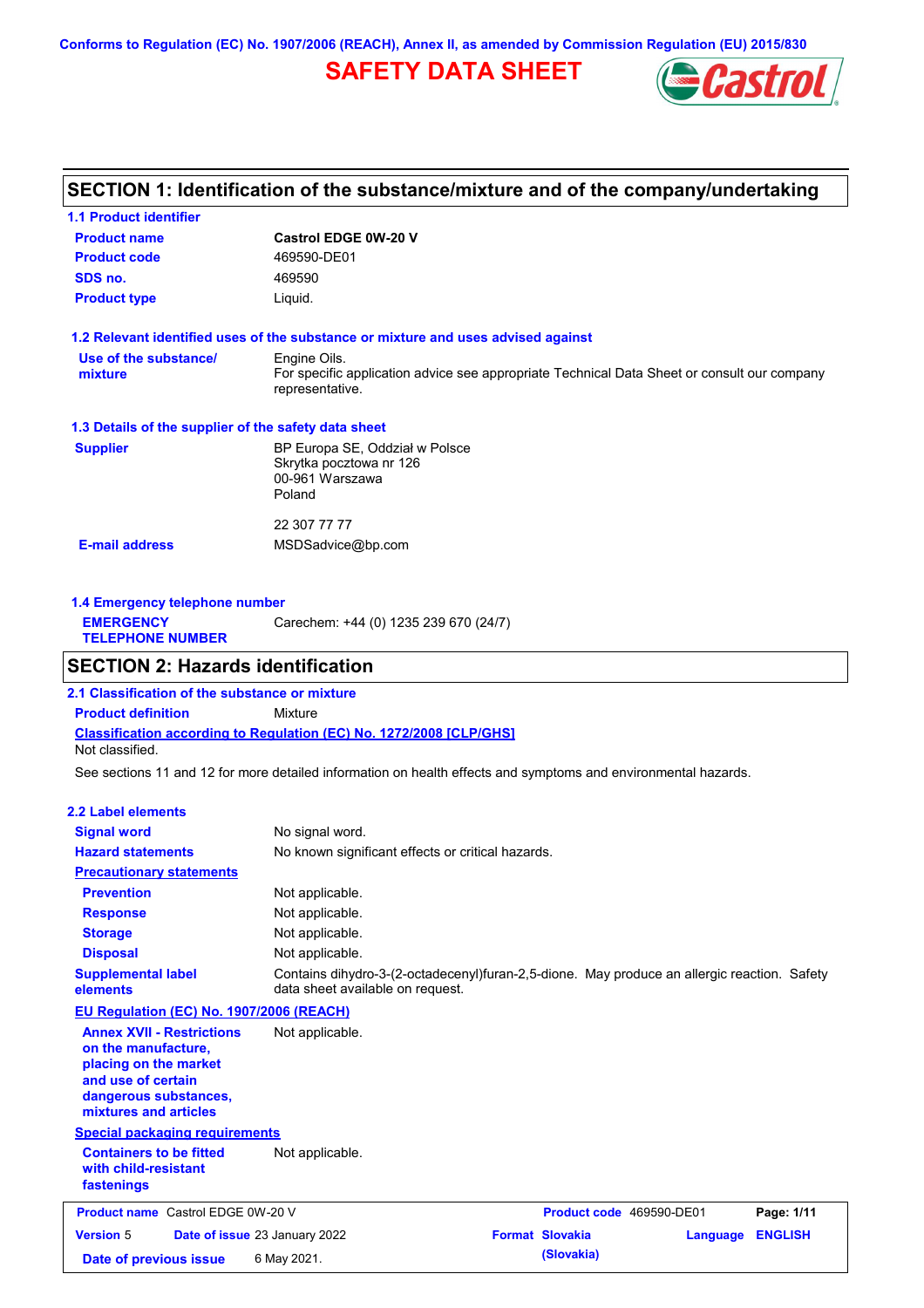# **SECTION 2: Hazards identification**

| <b>Tactile warning of danger</b>                                                                                         | Not applicable.                                                                                                                                                                                                          |
|--------------------------------------------------------------------------------------------------------------------------|--------------------------------------------------------------------------------------------------------------------------------------------------------------------------------------------------------------------------|
| 2.3 Other hazards                                                                                                        |                                                                                                                                                                                                                          |
| <b>Results of PBT and vPvB</b><br>assessment                                                                             | Product does not meet the criteria for PBT or vPvB according to Regulation (EC) No. 1907/2006,<br>Annex XIII.                                                                                                            |
| <b>Product meets the criteria</b><br>for PBT or vPvB according<br>to Regulation (EC) No.<br><b>1907/2006, Annex XIII</b> | This mixture does not contain any substances that are assessed to be a PBT or a vPvB.                                                                                                                                    |
| Other hazards which do<br>not result in classification                                                                   | Defatting to the skin.<br>USED ENGINE OILS<br>Used engine oil may contain hazardous components which have the potential to cause skin<br>cancer.<br>See Toxicological Information, section 11 of this Safety Data Sheet. |

### **SECTION 3: Composition/information on ingredients**

| <b>Product definition</b>                                                                                                   | Mixture                                                                              |               |                                               |             |
|-----------------------------------------------------------------------------------------------------------------------------|--------------------------------------------------------------------------------------|---------------|-----------------------------------------------|-------------|
| Mighly refined base oil (IP 346 DMSO extract < 3%). Proprietary performance additives.<br><b>Product/ingredient</b><br>name | <b>Identifiers</b>                                                                   | $\frac{9}{6}$ | <b>Regulation (EC) No.</b><br>1272/2008 [CLP] | <b>Type</b> |
| Distillates (petroleum), hydrotreated<br>heavy paraffinic                                                                   | REACH #: 01-2119484627-25<br>EC: 265-157-1<br>CAS: 64742-54-7<br>Index: 649-467-00-8 | $≥50 - ≤75$   | Asp. Tox. 1, H304                             | [1] [2]     |
| Distillates (petroleum), hydrotreated<br>heavy paraffinic                                                                   | REACH #: 01-2119484627-25<br>EC: 265-157-1<br>CAS: 64742-54-7<br>Index: 649-467-00-8 | $≥10 - ≤25$   | Not classified.                               | $[2]$       |
| Distillates (petroleum), solvent-<br>dewaxed heavy paraffinic                                                               | REACH #: 01-2119471299-27<br>EC: 265-169-7<br>CAS: 64742-65-0<br>Index: 649-474-00-6 | ≲3            | Not classified.                               | $[2]$       |
| bis(nonylphenyl)amine                                                                                                       | REACH #: 01-2119488911-28<br>$EC: 253-249-4$<br>CAS: 36878-20-3                      | ≤3            | Aquatic Chronic 4, H413                       | $[1]$       |
| dihydro-3-(2-octadecenyl)furan-<br>2,5-dione                                                                                | REACH #: 01-2120120387-61<br>EC: 266-561-0<br>CAS: 67066-88-0                        | $\leq 0.3$    | Skin Irrit. 2, H315<br>Skin Sens. 1B, H317    | $[1]$       |

**See Section 16 for the full text of the H statements declared above.**

#### **Type**

[1] Substance classified with a health or environmental hazard

[2] Substance with a workplace exposure limit

[3] Substance meets the criteria for PBT according to Regulation (EC) No. 1907/2006, Annex XIII

[4] Substance meets the criteria for vPvB according to Regulation (EC) No. 1907/2006, Annex XIII

[5] Substance of equivalent concern

[6] Additional disclosure due to company policy

Occupational exposure limits, if available, are listed in Section 8.

### **SECTION 4: First aid measures**

| 4.1 Description of first aid measures                                                                                                                                                                                                                  |                                                      |                                                                                                                                                                                                                                                     |          |                |  |
|--------------------------------------------------------------------------------------------------------------------------------------------------------------------------------------------------------------------------------------------------------|------------------------------------------------------|-----------------------------------------------------------------------------------------------------------------------------------------------------------------------------------------------------------------------------------------------------|----------|----------------|--|
| In case of contact, immediately flush eyes with plenty of water for at least 15 minutes. Eyelids<br>Eye contact<br>should be held away from the eyeball to ensure thorough rinsing. Check for and remove any<br>contact lenses. Get medical attention. |                                                      |                                                                                                                                                                                                                                                     |          |                |  |
| <b>Skin contact</b>                                                                                                                                                                                                                                    | reuse. Get medical attention if irritation develops. | Wash skin thoroughly with soap and water or use recognised skin cleanser. Remove<br>contaminated clothing and shoes. Wash clothing before reuse. Clean shoes thoroughly before                                                                      |          |                |  |
| <b>Inhalation</b>                                                                                                                                                                                                                                      |                                                      | If inhaled, remove to fresh air. In case of inhalation of decomposition products in a fire,<br>symptoms may be delayed. The exposed person may need to be kept under medical<br>surveillance for 48 hours. Get medical attention if symptoms occur. |          |                |  |
| <b>Product name</b> Castrol EDGE 0W-20 V                                                                                                                                                                                                               |                                                      | Product code 469590-DE01                                                                                                                                                                                                                            |          | Page: 2/11     |  |
| <b>Version 5</b>                                                                                                                                                                                                                                       | <b>Date of issue 23 January 2022</b>                 | <b>Format Slovakia</b>                                                                                                                                                                                                                              | Language | <b>ENGLISH</b> |  |
| Date of previous issue                                                                                                                                                                                                                                 | 6 May 2021.                                          | (Slovakia)                                                                                                                                                                                                                                          |          |                |  |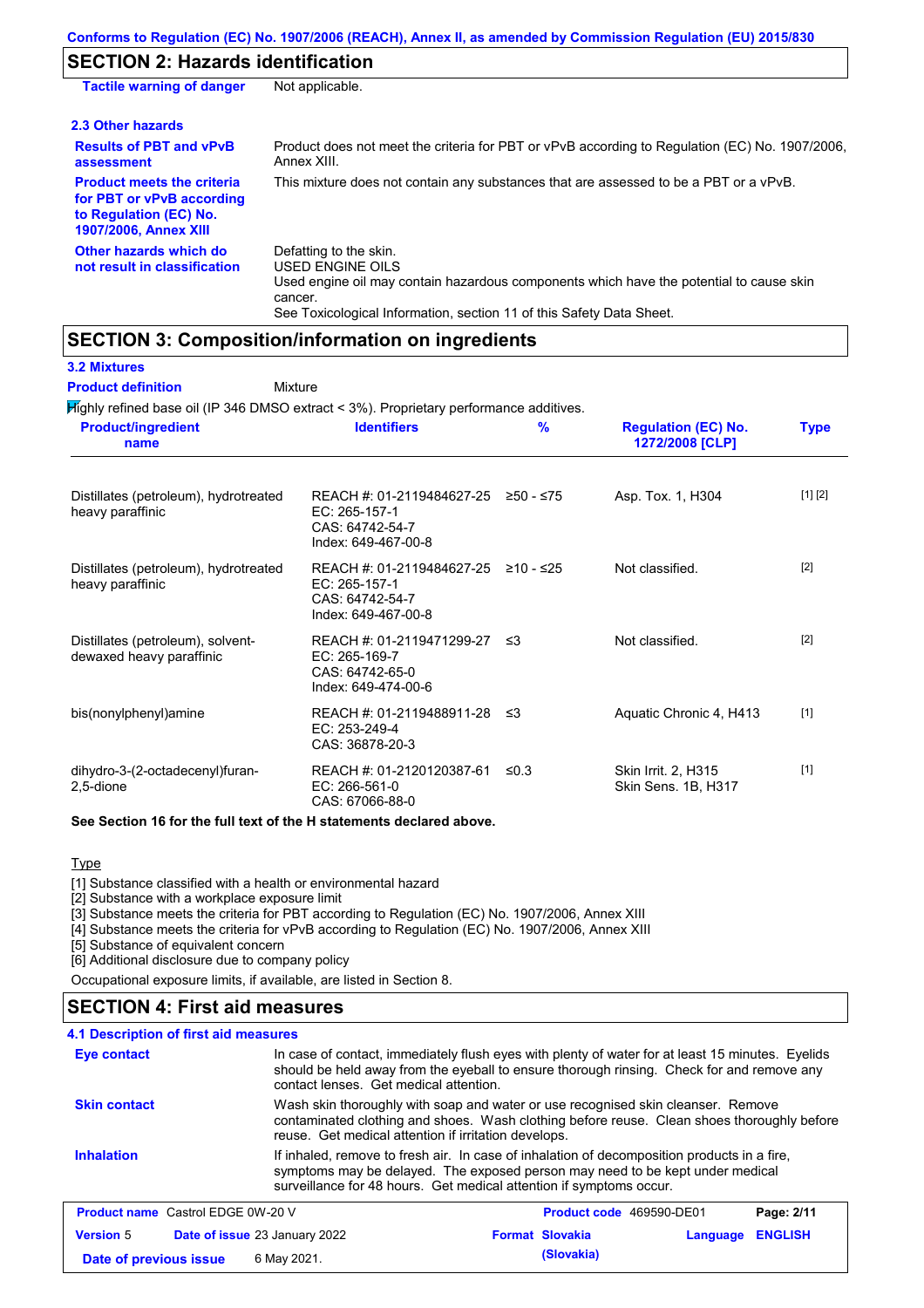### **Conforms to Regulation (EC) No. 1907/2006 (REACH), Annex II, as amended by Commission Regulation (EU) 2015/830**

# **SECTION 4: First aid measures**

| Ingestion                             | Do not induce vomiting unless directed to do so by medical personnel. Get medical attention if                      |  |  |
|---------------------------------------|---------------------------------------------------------------------------------------------------------------------|--|--|
|                                       | symptoms occur.                                                                                                     |  |  |
| <b>Protection of first-aiders</b>     | No action shall be taken involving any personal risk or without suitable training.                                  |  |  |
|                                       | 4.2 Most important symptoms and effects, both acute and delayed                                                     |  |  |
|                                       | See Section 11 for more detailed information on health effects and symptoms.                                        |  |  |
| <b>Potential acute health effects</b> |                                                                                                                     |  |  |
| <b>Inhalation</b>                     | Exposure to decomposition products may cause a health hazard. Serious effects may be<br>delayed following exposure. |  |  |
| <b>Ingestion</b>                      | No known significant effects or critical hazards.                                                                   |  |  |
| <b>Skin contact</b>                   | Defatting to the skin. May cause skin dryness and irritation.                                                       |  |  |
| <b>Eye contact</b>                    | No known significant effects or critical hazards.                                                                   |  |  |
|                                       | Delayed and immediate effects as well as chronic effects from short and long-term exposure                          |  |  |
| <b>Inhalation</b>                     | Overexposure to the inhalation of airborne droplets or aerosols may cause irritation of the<br>respiratory tract.   |  |  |
| <b>Ingestion</b>                      | Ingestion of large quantities may cause nausea and diarrhoea.                                                       |  |  |
| <b>Skin contact</b>                   | Prolonged or repeated contact can defat the skin and lead to irritation and/or dermatitis.                          |  |  |
| Eye contact                           | Potential risk of transient stinging or redness if accidental eye contact occurs.                                   |  |  |

### **4.3 Indication of any immediate medical attention and special treatment needed**

| <b>Notes to physician</b> | Treatment should in general be symptomatic and directed to relieving any effects.   |
|---------------------------|-------------------------------------------------------------------------------------|
|                           | In case of inhalation of decomposition products in a fire, symptoms may be delayed. |
|                           | The exposed person may need to be kept under medical surveillance for 48 hours.     |

# **SECTION 5: Firefighting measures**

| 5.1 Extinguishing media                                   |                                                                                                                                                                                                                                                                                                                                                                   |  |  |
|-----------------------------------------------------------|-------------------------------------------------------------------------------------------------------------------------------------------------------------------------------------------------------------------------------------------------------------------------------------------------------------------------------------------------------------------|--|--|
| <b>Suitable extinguishing</b><br>media                    | In case of fire, use foam, dry chemical or carbon dioxide extinguisher or spray.                                                                                                                                                                                                                                                                                  |  |  |
| <b>Unsuitable extinguishing</b><br>media                  | Do not use water jet. The use of a water jet may cause the fire to spread by splashing the<br>burning product.                                                                                                                                                                                                                                                    |  |  |
| 5.2 Special hazards arising from the substance or mixture |                                                                                                                                                                                                                                                                                                                                                                   |  |  |
| <b>Hazards from the</b><br>substance or mixture           | In a fire or if heated, a pressure increase will occur and the container may burst.                                                                                                                                                                                                                                                                               |  |  |
| <b>Hazardous combustion</b><br>products                   | Combustion products may include the following:<br>carbon oxides $(CO, CO2)$ (carbon monoxide, carbon dioxide)<br>nitrogen oxides ( $NO$ , $NO2$ etc.)                                                                                                                                                                                                             |  |  |
| 5.3 Advice for firefighters                               |                                                                                                                                                                                                                                                                                                                                                                   |  |  |
| <b>Special precautions for</b><br>fire-fighters           | No action shall be taken involving any personal risk or without suitable training. Promptly<br>isolate the scene by removing all persons from the vicinity of the incident if there is a fire.                                                                                                                                                                    |  |  |
| <b>Special protective</b><br>equipment for fire-fighters  | Fire-fighters should wear appropriate protective equipment and self-contained breathing<br>apparatus (SCBA) with a full face-piece operated in positive pressure mode. Clothing for fire-<br>fighters (including helmets, protective boots and gloves) conforming to European standard EN<br>469 will provide a basic level of protection for chemical incidents. |  |  |

# **SECTION 6: Accidental release measures**

|                                         | 6.1 Personal precautions, protective equipment and emergency procedures                                                                                                                                                                                                                                                             |
|-----------------------------------------|-------------------------------------------------------------------------------------------------------------------------------------------------------------------------------------------------------------------------------------------------------------------------------------------------------------------------------------|
| For non-emergency<br>personnel          | No action shall be taken involving any personal risk or without suitable training. Evacuate<br>surrounding areas. Keep unnecessary and unprotected personnel from entering. Do not touch<br>or walk through spilt material. Floors may be slippery; use care to avoid falling. Put on<br>appropriate personal protective equipment. |
| For emergency responders                | If specialised clothing is required to deal with the spillage, take note of any information in<br>Section 8 on suitable and unsuitable materials. See also the information in "For non-<br>emergency personnel".                                                                                                                    |
| <b>6.2 Environmental</b><br>precautions | Avoid dispersal of spilt material and runoff and contact with soil, waterways, drains and sewers.<br>Inform the relevant authorities if the product has caused environmental pollution (sewers,<br>waterways, soil or air).                                                                                                         |

| <b>Product name</b> Castrol EDGE 0W-20 V |  | <b>Product code</b> 469590-DE01      |  | Page: 3/11             |                  |  |
|------------------------------------------|--|--------------------------------------|--|------------------------|------------------|--|
| <b>Version 5</b>                         |  | <b>Date of issue 23 January 2022</b> |  | <b>Format Slovakia</b> | Language ENGLISH |  |
| Date of previous issue                   |  | 6 May 2021.                          |  | (Slovakia)             |                  |  |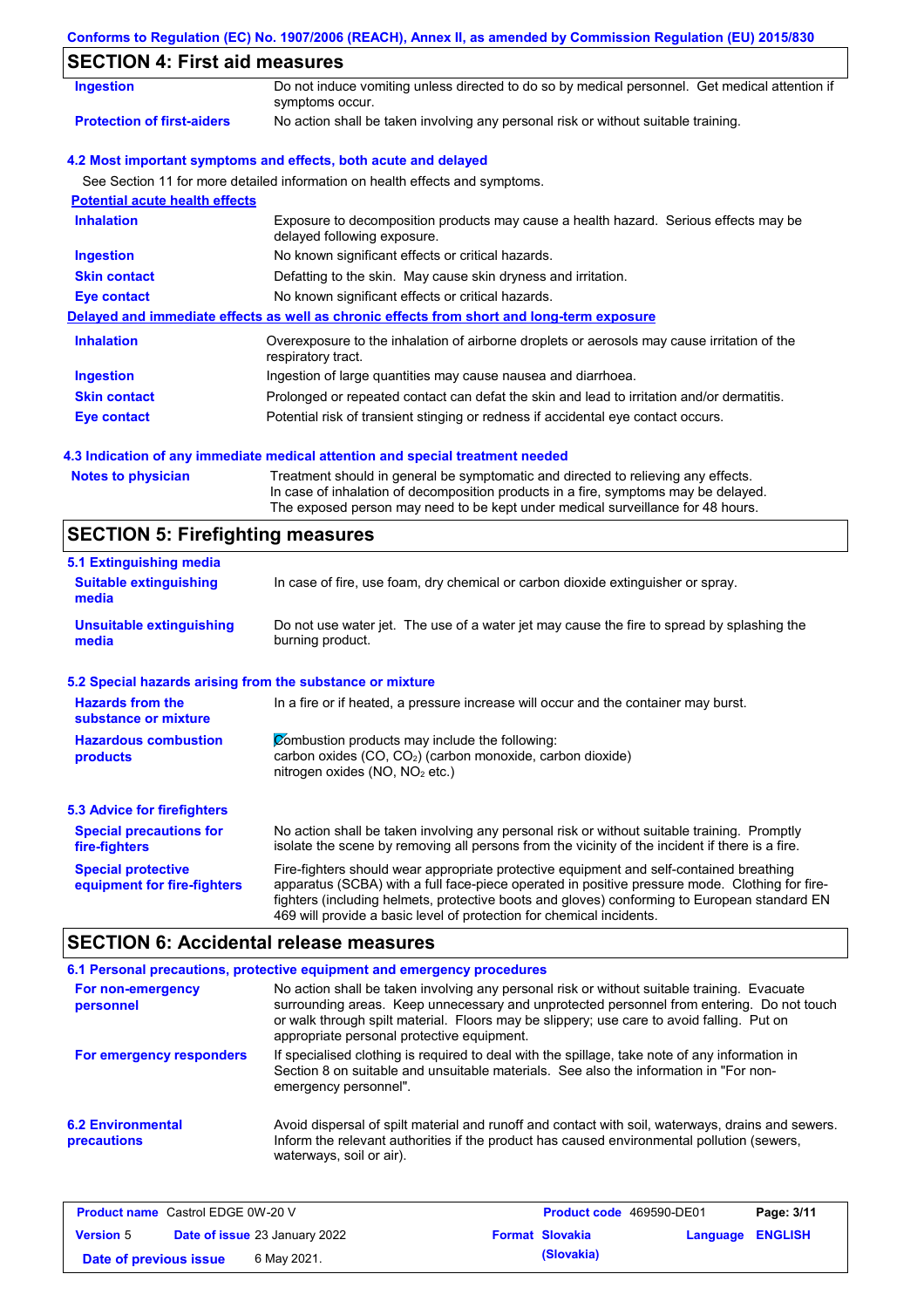# **SECTION 6: Accidental release measures**

|                                           | 6.3 Methods and material for containment and cleaning up                                                                                                                                                                                                                                                                                                                                       |  |  |
|-------------------------------------------|------------------------------------------------------------------------------------------------------------------------------------------------------------------------------------------------------------------------------------------------------------------------------------------------------------------------------------------------------------------------------------------------|--|--|
| <b>Small spill</b>                        | Stop leak if without risk. Move containers from spill area. Absorb with an inert material and<br>place in an appropriate waste disposal container. Dispose of via a licensed waste disposal<br>contractor.                                                                                                                                                                                     |  |  |
| Large spill                               | Stop leak if without risk. Move containers from spill area. Prevent entry into sewers, water<br>courses, basements or confined areas. Contain and collect spillage with non-combustible,<br>absorbent material e.g. sand, earth, vermiculite or diatomaceous earth and place in container<br>for disposal according to local regulations. Dispose of via a licensed waste disposal contractor. |  |  |
| 6.4 Reference to other<br><b>sections</b> | See Section 1 for emergency contact information.<br>See Section 5 for firefighting measures.<br>See Section 8 for information on appropriate personal protective equipment.<br>See Section 12 for environmental precautions.<br>See Section 13 for additional waste treatment information.                                                                                                     |  |  |

# **SECTION 7: Handling and storage**

| 7.1 Precautions for safe handling                                                    |                                                                                                                                                                                                                                                                                                                                                                                                                                                                                          |
|--------------------------------------------------------------------------------------|------------------------------------------------------------------------------------------------------------------------------------------------------------------------------------------------------------------------------------------------------------------------------------------------------------------------------------------------------------------------------------------------------------------------------------------------------------------------------------------|
| <b>Protective measures</b>                                                           | Put on appropriate personal protective equipment.                                                                                                                                                                                                                                                                                                                                                                                                                                        |
| <b>Advice on general</b><br>occupational hygiene                                     | Eating, drinking and smoking should be prohibited in areas where this material is handled,<br>stored and processed. Wash thoroughly after handling. Remove contaminated clothing and<br>protective equipment before entering eating areas. See also Section 8 for additional<br>information on hygiene measures.                                                                                                                                                                         |
| <b>7.2 Conditions for safe</b><br>storage, including any<br><i>incompatibilities</i> | Store in accordance with local regulations. Store in a dry, cool and well-ventilated area, away<br>from incompatible materials (see Section 10). Keep away from heat and direct sunlight. Keep<br>container tightly closed and sealed until ready for use. Containers that have been opened must<br>be carefully resealed and kept upright to prevent leakage. Store and use only in equipment/<br>containers designed for use with this product. Do not store in unlabelled containers. |
| <b>Not suitable</b>                                                                  | Prolonged exposure to elevated temperature                                                                                                                                                                                                                                                                                                                                                                                                                                               |
| 7.3 Specific end use(s)                                                              |                                                                                                                                                                                                                                                                                                                                                                                                                                                                                          |
| <b>Recommendations</b>                                                               | See section 1.2 and Exposure scenarios in annex, if applicable.                                                                                                                                                                                                                                                                                                                                                                                                                          |

## **SECTION 8: Exposure controls/personal protection**

#### **8.1 Control parameters**

**Occupational exposure limits**

| <b>Product/ingredient name</b>                                                                                                                                                                                                                                                                                                                                                                                                                                                                                                                | <b>Exposure limit values</b>                                                                                                                                                                                                                                                                                                                                                                                                                                                  |  |  |  |  |
|-----------------------------------------------------------------------------------------------------------------------------------------------------------------------------------------------------------------------------------------------------------------------------------------------------------------------------------------------------------------------------------------------------------------------------------------------------------------------------------------------------------------------------------------------|-------------------------------------------------------------------------------------------------------------------------------------------------------------------------------------------------------------------------------------------------------------------------------------------------------------------------------------------------------------------------------------------------------------------------------------------------------------------------------|--|--|--|--|
| Distillates (petroleum), hydrotreated heavy paraffinic                                                                                                                                                                                                                                                                                                                                                                                                                                                                                        | Government regulation SR c. 355/2006 (Slovakia).<br>TWA: 1 mg/m <sup>3</sup> , (Mineral oils) 8 hours. Issued/Revised: 6/2006 Form:<br>liquid aerosol, fumes<br>TWA: 5 ppm, (Mineral oils) 8 hours. Issued/Revised: 6/2006 Form: liquid<br>aerosol. fumes<br>STEL: 3 mg/m <sup>3</sup> , (Mineral oils) 15 minutes. Issued/Revised: 12/2011<br>Form: liquid aerosol, fumes<br>STEL: 15 ppm, (Mineral oils) 15 minutes. Issued/Revised: 12/2011 Form:<br>liquid aerosol, fumes |  |  |  |  |
| Distillates (petroleum), hydrotreated heavy paraffinic                                                                                                                                                                                                                                                                                                                                                                                                                                                                                        | Government regulation SR c. 355/2006 (Slovakia).<br>TWA: 1 mg/m <sup>3</sup> , (Mineral oils) 8 hours. Issued/Revised: 6/2006 Form:<br>liquid aerosol, fumes<br>TWA: 5 ppm, (Mineral oils) 8 hours. Issued/Revised: 6/2006 Form: liquid<br>aerosol, fumes<br>STEL: 3 mg/m <sup>3</sup> , (Mineral oils) 15 minutes. Issued/Revised: 12/2011<br>Form: liquid aerosol, fumes<br>STEL: 15 ppm, (Mineral oils) 15 minutes. Issued/Revised: 12/2011 Form:<br>liquid aerosol, fumes |  |  |  |  |
| Distillates (petroleum), solvent-dewaxed heavy<br>Government regulation SR c. 355/2006 (Slovakia).<br>paraffinic<br>TWA: 1 mg/m <sup>3</sup> , (Mineral oils) 8 hours. Issued/Revised: 6/2006 Form:<br>liquid aerosol, fumes<br>TWA: 5 ppm, (Mineral oils) 8 hours. Issued/Revised: 6/2006 Form: liquid<br>aerosol, fumes<br>STEL: 3 mg/m <sup>3</sup> , (Mineral oils) 15 minutes. Issued/Revised: 12/2011<br>Form: liquid aerosol, fumes<br>STEL: 15 ppm, (Mineral oils) 15 minutes. Issued/Revised: 12/2011 Form:<br>liquid aerosol, fumes |                                                                                                                                                                                                                                                                                                                                                                                                                                                                               |  |  |  |  |
| <b>Product name</b> Castrol EDGE 0W-20 V                                                                                                                                                                                                                                                                                                                                                                                                                                                                                                      | Page: 4/11<br>Product code 469590-DE01                                                                                                                                                                                                                                                                                                                                                                                                                                        |  |  |  |  |
| <b>Version 5</b><br>Date of issue 23 January 2022<br>6 May 2021.<br>Date of previous issue                                                                                                                                                                                                                                                                                                                                                                                                                                                    | <b>Format Slovakia</b><br><b>ENGLISH</b><br>Language<br>(Slovakia)                                                                                                                                                                                                                                                                                                                                                                                                            |  |  |  |  |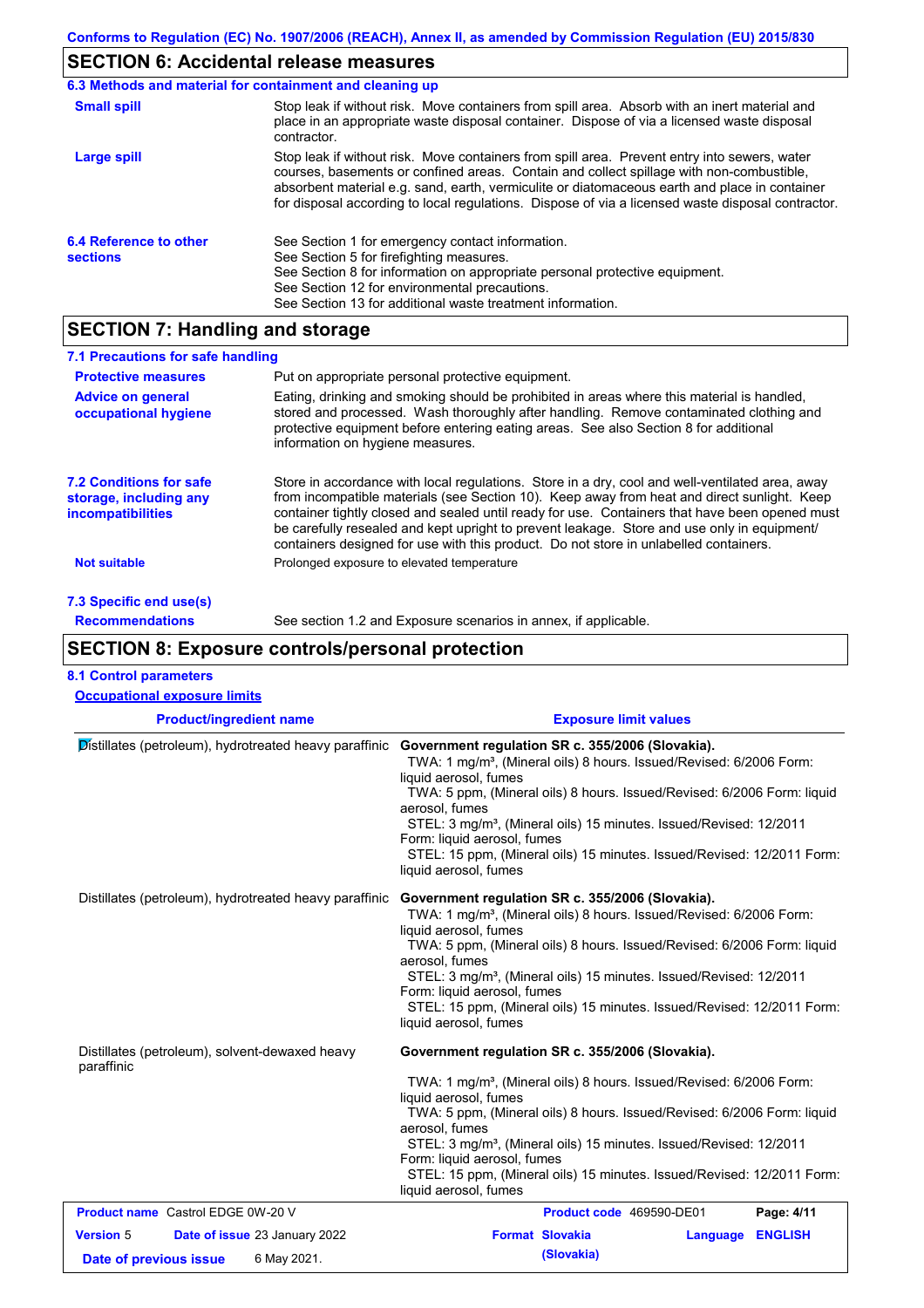# **SECTION 8: Exposure controls/personal protection**

Whilst specific OELs for certain components may be shown in this section, other components may be present in any mist, vapour or dust produced. Therefore, the specific OELs may not be applicable to the product as a whole and are provided for guidance only.

| guiuance only.                                       |                                                                                                                                                                                                                                                                                                                                                                                                                                                                                                                                                                                                                                                                                                                                                                                                                                                                                                                                                                                                                            |
|------------------------------------------------------|----------------------------------------------------------------------------------------------------------------------------------------------------------------------------------------------------------------------------------------------------------------------------------------------------------------------------------------------------------------------------------------------------------------------------------------------------------------------------------------------------------------------------------------------------------------------------------------------------------------------------------------------------------------------------------------------------------------------------------------------------------------------------------------------------------------------------------------------------------------------------------------------------------------------------------------------------------------------------------------------------------------------------|
| <b>Recommended monitoring</b><br>procedures          | If this product contains ingredients with exposure limits, personal, workplace atmosphere or<br>biological monitoring may be required to determine the effectiveness of the ventilation or other<br>control measures and/or the necessity to use respiratory protective equipment. Reference<br>should be made to monitoring standards, such as the following: European Standard EN 689<br>(Workplace atmospheres - Guidance for the assessment of exposure by inhalation to chemical<br>agents for comparison with limit values and measurement strategy) European Standard EN<br>14042 (Workplace atmospheres - Guide for the application and use of procedures for the<br>assessment of exposure to chemical and biological agents) European Standard EN 482<br>(Workplace atmospheres - General requirements for the performance of procedures for the<br>measurement of chemical agents) Reference to national guidance documents for methods for<br>the determination of hazardous substances will also be required. |
| <b>Derived No Effect Level</b>                       |                                                                                                                                                                                                                                                                                                                                                                                                                                                                                                                                                                                                                                                                                                                                                                                                                                                                                                                                                                                                                            |
| No DNELs/DMELs available.                            |                                                                                                                                                                                                                                                                                                                                                                                                                                                                                                                                                                                                                                                                                                                                                                                                                                                                                                                                                                                                                            |
| <b>Predicted No Effect Concentration</b>             |                                                                                                                                                                                                                                                                                                                                                                                                                                                                                                                                                                                                                                                                                                                                                                                                                                                                                                                                                                                                                            |
| No PNECs available                                   |                                                                                                                                                                                                                                                                                                                                                                                                                                                                                                                                                                                                                                                                                                                                                                                                                                                                                                                                                                                                                            |
| <b>8.2 Exposure controls</b>                         |                                                                                                                                                                                                                                                                                                                                                                                                                                                                                                                                                                                                                                                                                                                                                                                                                                                                                                                                                                                                                            |
| <b>Appropriate engineering</b><br><b>controls</b>    | Provide exhaust ventilation or other engineering controls to keep the relevant airborne<br>concentrations below their respective occupational exposure limits.<br>All activities involving chemicals should be assessed for their risks to health, to ensure<br>exposures are adequately controlled. Personal protective equipment should only be considered<br>after other forms of control measures (e.g. engineering controls) have been suitably evaluated.<br>Personal protective equipment should conform to appropriate standards, be suitable for use, be<br>kept in good condition and properly maintained.<br>Your supplier of personal protective equipment should be consulted for advice on selection and<br>appropriate standards. For further information contact your national organisation for standards.<br>The final choice of protective equipment will depend upon a risk assessment. It is important to<br>ensure that all items of personal protective equipment are compatible.                    |
| <b>Individual protection measures</b>                |                                                                                                                                                                                                                                                                                                                                                                                                                                                                                                                                                                                                                                                                                                                                                                                                                                                                                                                                                                                                                            |
| <b>Hygiene measures</b>                              | Wash hands, forearms and face thoroughly after handling chemical products, before eating,<br>smoking and using the lavatory and at the end of the working period. Ensure that eyewash<br>stations and safety showers are close to the workstation location.                                                                                                                                                                                                                                                                                                                                                                                                                                                                                                                                                                                                                                                                                                                                                                |
| <b>Respiratory protection</b>                        | In case of insufficient ventilation, wear suitable respiratory equipment.<br>The correct choice of respiratory protection depends upon the chemicals being handled, the<br>conditions of work and use, and the condition of the respiratory equipment. Safety procedures<br>should be developed for each intended application. Respiratory protection equipment should<br>therefore be chosen in consultation with the supplier/manufacturer and with a full assessment<br>of the working conditions.                                                                                                                                                                                                                                                                                                                                                                                                                                                                                                                      |
| <b>Eye/face protection</b><br><b>Skin protection</b> | Safety glasses with side shields.                                                                                                                                                                                                                                                                                                                                                                                                                                                                                                                                                                                                                                                                                                                                                                                                                                                                                                                                                                                          |
| <b>Hand protection</b>                               | <b>General Information:</b>                                                                                                                                                                                                                                                                                                                                                                                                                                                                                                                                                                                                                                                                                                                                                                                                                                                                                                                                                                                                |
|                                                      | Because specific work environments and material handling practices vary, safety procedures<br>should be developed for each intended application. The correct choice of protective gloves<br>depends upon the chemicals being handled, and the conditions of work and use. Most gloves<br>provide protection for only a limited time before they must be discarded and replaced (even the<br>best chemically resistant gloves will break down after repeated chemical exposures).                                                                                                                                                                                                                                                                                                                                                                                                                                                                                                                                           |
|                                                      | Gloves should be chosen in consultation with the supplier / manufacturer and taking account of<br>a full assessment of the working conditions.                                                                                                                                                                                                                                                                                                                                                                                                                                                                                                                                                                                                                                                                                                                                                                                                                                                                             |
|                                                      | Recommended: Nitrile gloves.<br><b>Breakthrough time:</b>                                                                                                                                                                                                                                                                                                                                                                                                                                                                                                                                                                                                                                                                                                                                                                                                                                                                                                                                                                  |
|                                                      | Breakthrough time data are generated by glove manufacturers under laboratory test conditions<br>and represent how long a glove can be expected to provide effective permeation resistance. It<br>is important when following breakthrough time recommendations that actual workplace<br>conditions are taken into account. Always consult with your glove supplier for up-to-date<br>technical information on breakthrough times for the recommended glove type.<br>Our recommendations on the selection of gloves are as follows:                                                                                                                                                                                                                                                                                                                                                                                                                                                                                         |
|                                                      | Continuous contact:                                                                                                                                                                                                                                                                                                                                                                                                                                                                                                                                                                                                                                                                                                                                                                                                                                                                                                                                                                                                        |
|                                                      | Gloves with a minimum breakthrough time of 240 minutes, or >480 minutes if suitable gloves                                                                                                                                                                                                                                                                                                                                                                                                                                                                                                                                                                                                                                                                                                                                                                                                                                                                                                                                 |
|                                                      |                                                                                                                                                                                                                                                                                                                                                                                                                                                                                                                                                                                                                                                                                                                                                                                                                                                                                                                                                                                                                            |

| <b>Product name</b> Castrol EDGE 0W-20 V |                                      | <b>Product code</b> 469590-DE01 |                         | Page: 5/11 |
|------------------------------------------|--------------------------------------|---------------------------------|-------------------------|------------|
| <b>Version 5</b>                         | <b>Date of issue 23 January 2022</b> | <b>Format Slovakia</b>          | <b>Language ENGLISH</b> |            |
| Date of previous issue                   | 6 May 2021.                          | (Slovakia)                      |                         |            |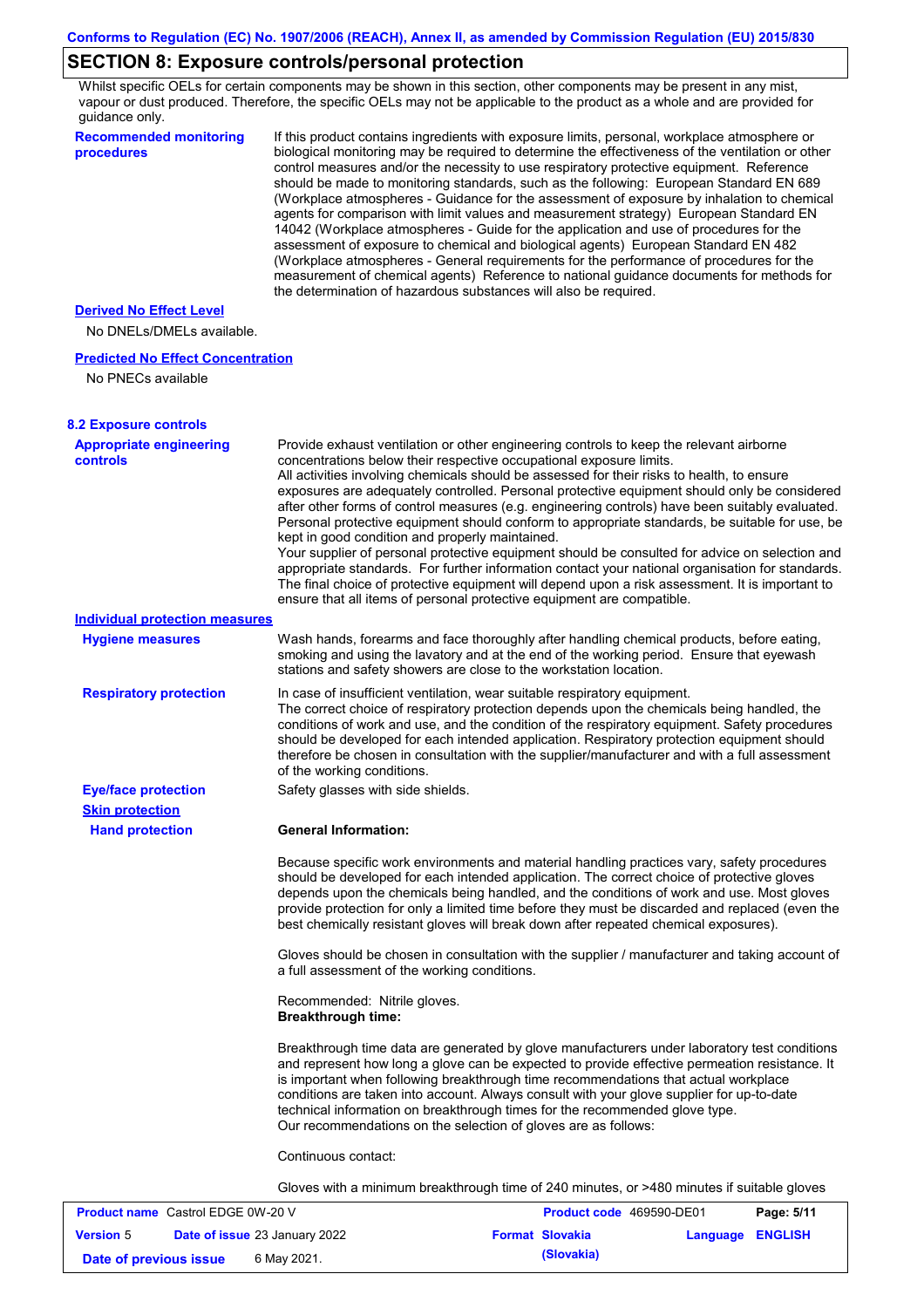# **SECTION 8: Exposure controls/personal protection**

|                                           | can be obtained.<br>If suitable gloves are not available to offer that level of protection, gloves with shorter<br>breakthrough times may be acceptable as long as appropriate glove maintenance and<br>replacement regimes are determined and adhered to.                                                                                                                                                                                                                                                                                                                                                                                                                            |
|-------------------------------------------|---------------------------------------------------------------------------------------------------------------------------------------------------------------------------------------------------------------------------------------------------------------------------------------------------------------------------------------------------------------------------------------------------------------------------------------------------------------------------------------------------------------------------------------------------------------------------------------------------------------------------------------------------------------------------------------|
|                                           | Short-term / splash protection:                                                                                                                                                                                                                                                                                                                                                                                                                                                                                                                                                                                                                                                       |
|                                           | Recommended breakthrough times as above.<br>It is recognised that for short-term, transient exposures, gloves with shorter breakthrough times<br>may commonly be used. Therefore, appropriate maintenance and replacement regimes must<br>be determined and rigorously followed.                                                                                                                                                                                                                                                                                                                                                                                                      |
|                                           | <b>Glove Thickness:</b>                                                                                                                                                                                                                                                                                                                                                                                                                                                                                                                                                                                                                                                               |
|                                           | For general applications, we recommend gloves with a thickness typically greater than 0.35 mm.                                                                                                                                                                                                                                                                                                                                                                                                                                                                                                                                                                                        |
|                                           | It should be emphasised that glove thickness is not necessarily a good predictor of glove<br>resistance to a specific chemical, as the permeation efficiency of the glove will be dependent<br>on the exact composition of the glove material. Therefore, glove selection should also be based<br>on consideration of the task requirements and knowledge of breakthrough times.<br>Glove thickness may also vary depending on the glove manufacturer, the glove type and the<br>glove model. Therefore, the manufacturers' technical data should always be taken into account<br>to ensure selection of the most appropriate glove for the task.                                     |
|                                           | Note: Depending on the activity being conducted, gloves of varying thickness may be required<br>for specific tasks. For example:                                                                                                                                                                                                                                                                                                                                                                                                                                                                                                                                                      |
|                                           | • Thinner gloves (down to 0.1 mm or less) may be required where a high degree of manual<br>dexterity is needed. However, these gloves are only likely to give short duration protection and<br>would normally be just for single use applications, then disposed of.                                                                                                                                                                                                                                                                                                                                                                                                                  |
|                                           | • Thicker gloves (up to 3 mm or more) may be required where there is a mechanical (as well<br>as a chemical) risk i.e. where there is abrasion or puncture potential.                                                                                                                                                                                                                                                                                                                                                                                                                                                                                                                 |
| <b>Skin and body</b>                      | Use of protective clothing is good industrial practice.<br>Personal protective equipment for the body should be selected based on the task being<br>performed and the risks involved and should be approved by a specialist before handling this<br>product.<br>Cotton or polyester/cotton overalls will only provide protection against light superficial<br>contamination that will not soak through to the skin. Overalls should be laundered on a regular<br>basis. When the risk of skin exposure is high (e.g. when cleaning up spillages or if there is a<br>risk of splashing) then chemical resistant aprons and/or impervious chemical suits and boots<br>will be required. |
| <b>Refer to standards:</b>                | Respiratory protection: EN 529<br>Gloves: EN 420, EN 374<br>Eye protection: EN 166<br>Filtering half-mask: EN 149<br>Filtering half-mask with valve: EN 405<br>Half-mask: EN 140 plus filter<br>Full-face mask: EN 136 plus filter<br>Particulate filters: EN 143<br>Gas/combined filters: EN 14387                                                                                                                                                                                                                                                                                                                                                                                   |
| <b>Environmental exposure</b><br>controls | Emissions from ventilation or work process equipment should be checked to ensure they<br>comply with the requirements of environmental protection legislation. In some cases, fume<br>scrubbers, filters or engineering modifications to the process equipment will be necessary to<br>reduce emissions to acceptable levels.                                                                                                                                                                                                                                                                                                                                                         |

## **SECTION 9: Physical and chemical properties**

The conditions of measurement of all properties are at standard temperature and pressure unless otherwise indicated.

#### **9.1 Information on basic physical and chemical properties**

| <b>Appearance</b>                                 |                 |                          |          |                |
|---------------------------------------------------|-----------------|--------------------------|----------|----------------|
| <b>Physical state</b>                             | Liquid.         |                          |          |                |
| <b>Colour</b>                                     | Amber.          |                          |          |                |
| <b>Odour</b>                                      | Not available.  |                          |          |                |
| <b>Odour threshold</b>                            | Not available.  |                          |          |                |
| pH                                                | Not applicable. |                          |          |                |
| <b>Product name</b> Castrol EDGE 0W-20 V          |                 | Product code 469590-DE01 |          | Page: 6/11     |
| <b>Version 5</b><br>Date of issue 23 January 2022 |                 | <b>Format Slovakia</b>   | Language | <b>ENGLISH</b> |
| Date of previous issue                            | 6 May 2021.     | (Slovakia)               |          |                |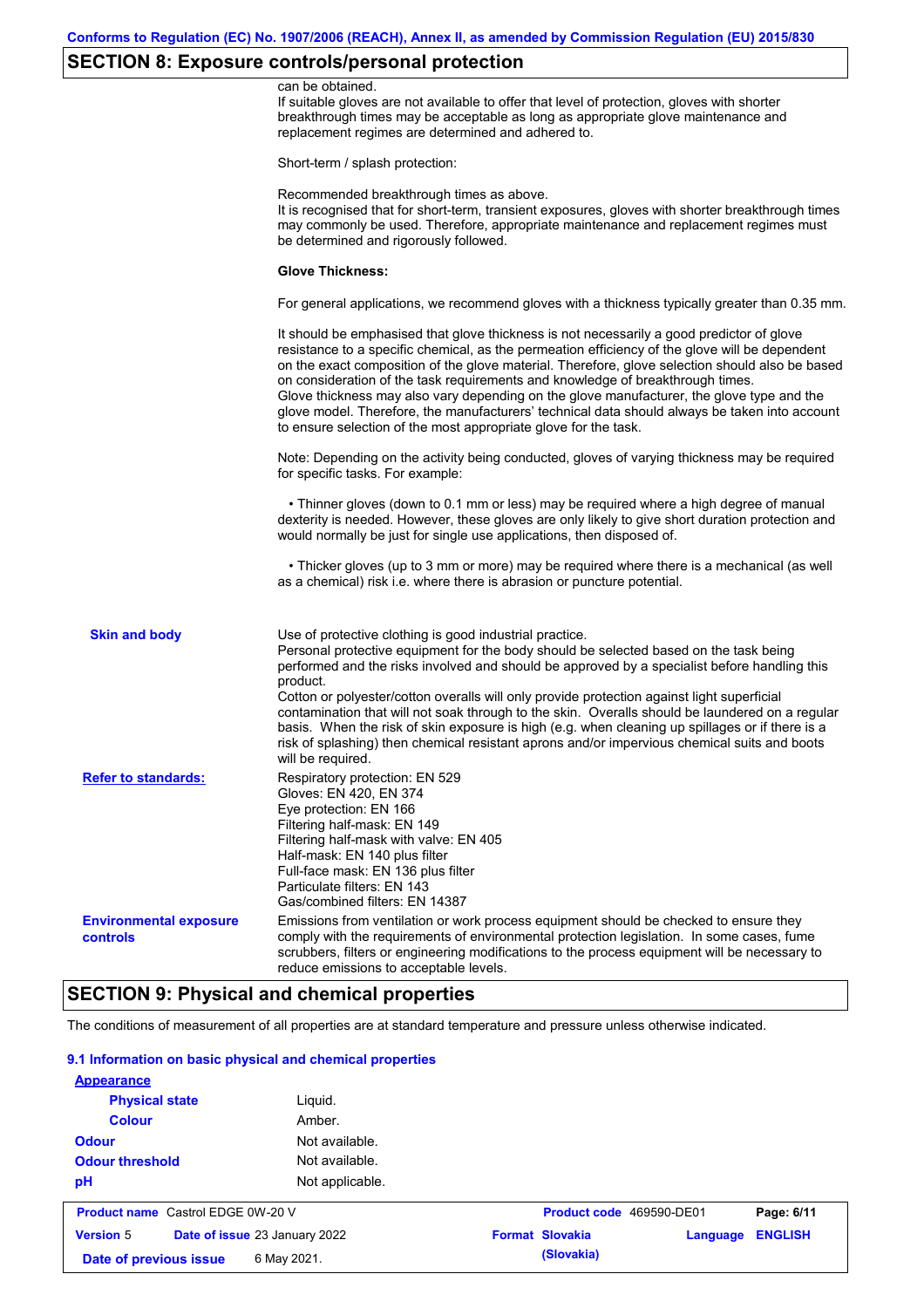# **SECTION 9: Physical and chemical properties**

| <b>Melting point/freezing point</b>             | Not available.                               |
|-------------------------------------------------|----------------------------------------------|
| Initial boiling point and boiling<br>range      | Not available.                               |
| <b>Pour point</b>                               | -45 °C                                       |
| <b>Flash point</b>                              | Closed cup: >185°C (>365°F) [Pensky-Martens] |
| <b>Evaporation rate</b>                         | Not available.                               |
| <b>Flammability (solid, gas)</b>                | Not available.                               |
| Upper/lower flammability or<br>explosive limits | Not available.                               |
| <b>Vapour pressure</b>                          | Not available.                               |

|                                                     |                                                                                                                                       |           |          | Vapour Pressure at 20°C |          |                | Vapour pressure at 50°C |
|-----------------------------------------------------|---------------------------------------------------------------------------------------------------------------------------------------|-----------|----------|-------------------------|----------|----------------|-------------------------|
|                                                     | <b>Ingredient name</b>                                                                                                                | mm Hg kPa |          | <b>Method</b>           | mm<br>Hg | kPa            | <b>Method</b>           |
|                                                     | Distillates (petroleum),<br>hydrotreated heavy<br>paraffinic                                                                          | < 0.08    | < 0.011  | <b>ASTM D 5191</b>      |          |                |                         |
|                                                     | Distillates (petroleum),<br>hydrotreated heavy<br>paraffinic                                                                          | < 0.08    | < 0.011  | <b>ASTM D 5191</b>      |          |                |                         |
|                                                     | Distillates (petroleum),<br>solvent-dewaxed<br>heavy paraffinic                                                                       | < 0.08    | < 0.011  | <b>ASTM D 5191</b>      |          |                |                         |
|                                                     | bis(nonylphenyl)amine <0.01                                                                                                           |           | < 0.0013 | EU A.4                  | 0        | $\overline{0}$ | EU A.4                  |
| <b>Vapour density</b>                               | Not available.                                                                                                                        |           |          |                         |          |                |                         |
| <b>Relative density</b>                             | Not available.                                                                                                                        |           |          |                         |          |                |                         |
| <b>Density</b>                                      | <1000 kg/m <sup>3</sup> (<1 g/cm <sup>3</sup> ) at 15 <sup>°</sup> C                                                                  |           |          |                         |          |                |                         |
| <b>Solubility(ies)</b>                              | insoluble in water.                                                                                                                   |           |          |                         |          |                |                         |
| <b>Partition coefficient: n-octanol/</b><br>water   | Mot applicable.                                                                                                                       |           |          |                         |          |                |                         |
| <b>Auto-ignition temperature</b>                    | <b>Ingredient name</b>                                                                                                                |           | °C       | °F                      |          | <b>Method</b>  |                         |
|                                                     | bis(nonylphenyl)amine                                                                                                                 |           | 440      | 824                     |          | EU A.15        |                         |
| <b>Decomposition temperature</b>                    | Not available.                                                                                                                        |           |          |                         |          |                |                         |
| <b>Viscosity</b>                                    | Kinematic: 47.4 mm <sup>2</sup> /s (47.4 cSt) at $40^{\circ}$ C<br>Kinematic: 8.9 to 9.3 mm <sup>2</sup> /s (8.9 to 9.3 cSt) at 100°C |           |          |                         |          |                |                         |
| <b>Explosive properties</b>                         | Not available.                                                                                                                        |           |          |                         |          |                |                         |
| <b>Oxidising properties</b>                         | Not available.                                                                                                                        |           |          |                         |          |                |                         |
| <b>Particle characteristics</b>                     |                                                                                                                                       |           |          |                         |          |                |                         |
|                                                     |                                                                                                                                       |           |          |                         |          |                |                         |
| <b>Median particle size</b>                         | Mot applicable.                                                                                                                       |           |          |                         |          |                |                         |
| 9.2 Other information<br>No additional information. |                                                                                                                                       |           |          |                         |          |                |                         |

# **SECTION 10: Stability and reactivity**

| <b>10.1 Reactivity</b>                            | No specific test data available for this product. Refer to Conditions to avoid and Incompatible<br>materials for additional information.                                |                                 |          |                |
|---------------------------------------------------|-------------------------------------------------------------------------------------------------------------------------------------------------------------------------|---------------------------------|----------|----------------|
| <b>10.2 Chemical stability</b>                    | The product is stable.                                                                                                                                                  |                                 |          |                |
| 10.3 Possibility of<br>hazardous reactions        | Under normal conditions of storage and use, hazardous reactions will not occur.<br>Under normal conditions of storage and use, hazardous polymerisation will not occur. |                                 |          |                |
| <b>10.4 Conditions to avoid</b>                   | Avoid all possible sources of ignition (spark or flame).                                                                                                                |                                 |          |                |
| 10.5 Incompatible materials                       | Reactive or incompatible with the following materials: oxidising materials.                                                                                             |                                 |          |                |
| <b>10.6 Hazardous</b><br>decomposition products   | Under normal conditions of storage and use, hazardous decomposition products should not be<br>produced.                                                                 |                                 |          |                |
| <b>Product name</b> Castrol EDGE 0W-20 V          |                                                                                                                                                                         | <b>Product code</b> 469590-DE01 |          | Page: 7/11     |
| Date of issue 23 January 2022<br><b>Version 5</b> |                                                                                                                                                                         | <b>Format Slovakia</b>          | Language | <b>ENGLISH</b> |
| Date of previous issue                            | 6 May 2021.                                                                                                                                                             | (Slovakia)                      |          |                |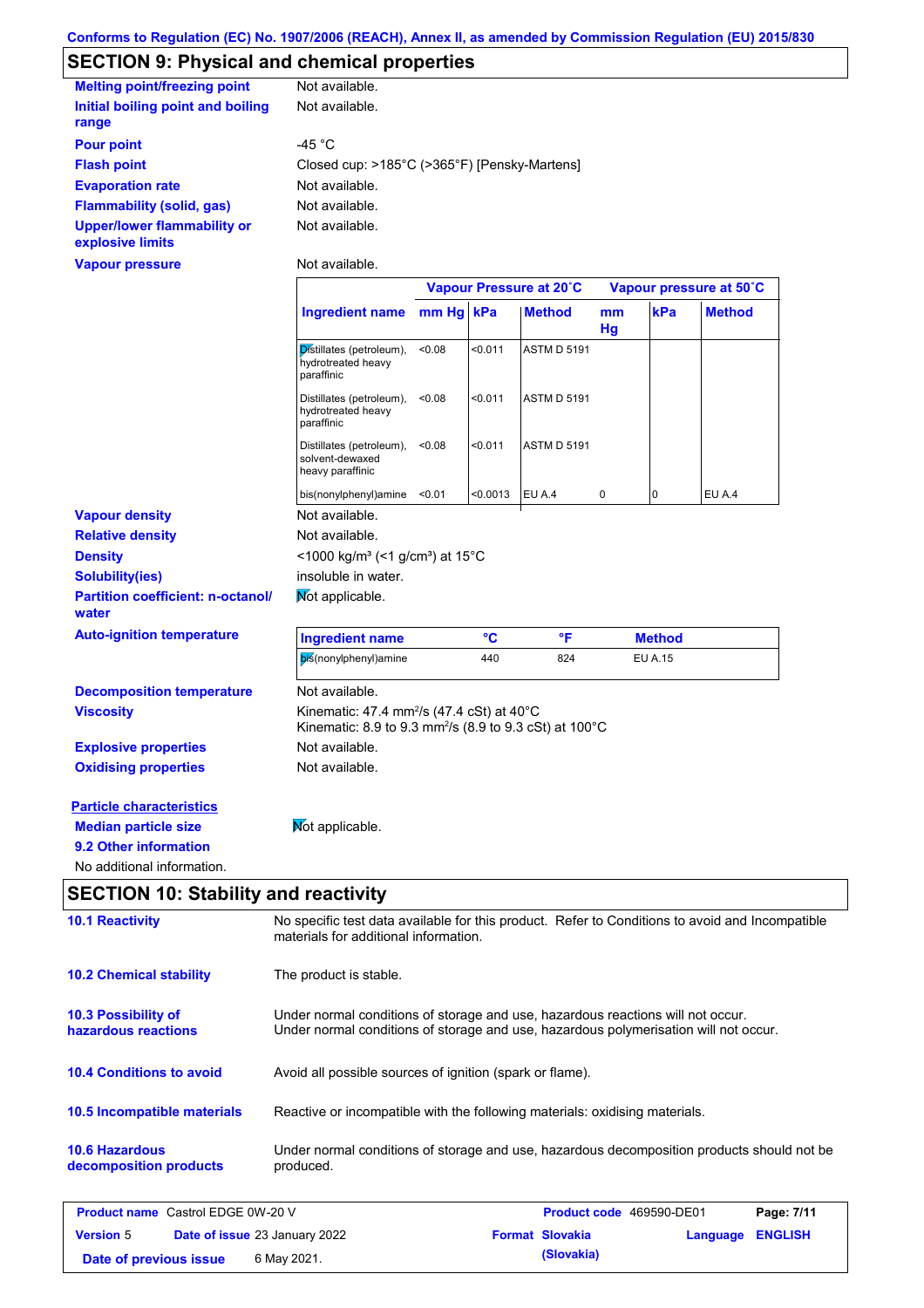## **SECTION 11: Toxicological information**

| 11.1 Information on toxicological effects          |                                                                                                                                                                                                                                                                                                                                                                                                                 |
|----------------------------------------------------|-----------------------------------------------------------------------------------------------------------------------------------------------------------------------------------------------------------------------------------------------------------------------------------------------------------------------------------------------------------------------------------------------------------------|
| <b>Acute toxicity estimates</b>                    |                                                                                                                                                                                                                                                                                                                                                                                                                 |
| Not available.                                     |                                                                                                                                                                                                                                                                                                                                                                                                                 |
| <b>Information on likely</b><br>routes of exposure | Routes of entry anticipated: Dermal, Inhalation.                                                                                                                                                                                                                                                                                                                                                                |
| <b>Potential acute health effects</b>              |                                                                                                                                                                                                                                                                                                                                                                                                                 |
| <b>Inhalation</b>                                  | Exposure to decomposition products may cause a health hazard. Serious effects may be<br>delayed following exposure.                                                                                                                                                                                                                                                                                             |
| <b>Ingestion</b>                                   | No known significant effects or critical hazards.                                                                                                                                                                                                                                                                                                                                                               |
| <b>Skin contact</b>                                | Defatting to the skin. May cause skin dryness and irritation.                                                                                                                                                                                                                                                                                                                                                   |
| <b>Eye contact</b>                                 | No known significant effects or critical hazards.                                                                                                                                                                                                                                                                                                                                                               |
|                                                    | Symptoms related to the physical, chemical and toxicological characteristics                                                                                                                                                                                                                                                                                                                                    |
| <b>Inhalation</b>                                  | No specific data.                                                                                                                                                                                                                                                                                                                                                                                               |
| <b>Ingestion</b>                                   | No specific data.                                                                                                                                                                                                                                                                                                                                                                                               |
| <b>Skin contact</b>                                | Adverse symptoms may include the following:<br>irritation<br>dryness<br>cracking                                                                                                                                                                                                                                                                                                                                |
| <b>Eye contact</b>                                 | No specific data.                                                                                                                                                                                                                                                                                                                                                                                               |
|                                                    | Delayed and immediate effects as well as chronic effects from short and long-term exposure                                                                                                                                                                                                                                                                                                                      |
| <b>Inhalation</b>                                  | Overexposure to the inhalation of airborne droplets or aerosols may cause irritation of the<br>respiratory tract.                                                                                                                                                                                                                                                                                               |
| <b>Ingestion</b>                                   | Ingestion of large quantities may cause nausea and diarrhoea.                                                                                                                                                                                                                                                                                                                                                   |
| <b>Skin contact</b>                                | Prolonged or repeated contact can defat the skin and lead to irritation and/or dermatitis.                                                                                                                                                                                                                                                                                                                      |
| <b>Eye contact</b>                                 | Potential risk of transient stinging or redness if accidental eye contact occurs.                                                                                                                                                                                                                                                                                                                               |
| <b>Potential chronic health effects</b>            |                                                                                                                                                                                                                                                                                                                                                                                                                 |
| General                                            | <b>USED ENGINE OILS</b><br>Combustion products resulting from the operation of internal combustion engines contaminate<br>engine oils during use. Used engine oil may contain hazardous components which have the<br>potential to cause skin cancer. Frequent or prolonged contact with all types and makes of used<br>engine oil must therefore be avoided and a high standard of personal hygiene maintained. |
| <b>Carcinogenicity</b>                             | No known significant effects or critical hazards.                                                                                                                                                                                                                                                                                                                                                               |
| <b>Mutagenicity</b>                                | No known significant effects or critical hazards.                                                                                                                                                                                                                                                                                                                                                               |
| <b>Developmental effects</b>                       | No known significant effects or critical hazards.                                                                                                                                                                                                                                                                                                                                                               |
| <b>Fertility effects</b>                           | No known significant effects or critical hazards.                                                                                                                                                                                                                                                                                                                                                               |

### **SECTION 12: Ecological information**

```
12.1 Toxicity
```
**Environmental hazards** Not classified as dangerous

#### **12.2 Persistence and degradability**

Expected to be biodegradable.

#### **12.3 Bioaccumulative potential**

This product is not expected to bioaccumulate through food chains in the environment.

| <b>12.4 Mobility in soil</b>                            |                                                                      |
|---------------------------------------------------------|----------------------------------------------------------------------|
| <b>Soil/water partition</b><br><b>coefficient (Koc)</b> | Not available.                                                       |
| <b>Mobility</b>                                         | Spillages may penetrate the soil causing ground water contamination. |

#### **12.5 Results of PBT and vPvB assessment**

Product does not meet the criteria for PBT or vPvB according to Regulation (EC) No. 1907/2006, Annex XIII.

#### **12.6 Other adverse effects** Spills may form a film on water surfaces causing physical damage to organisms. Oxygen transfer could also be impaired. **Other ecological information**

**Date of previous issue** 6 May 2021.

|                  | <b>Product name</b> Castrol EDGE 0W-20 V |                        | <b>Product code</b> 469590-DE01 | Page: 8/11 |
|------------------|------------------------------------------|------------------------|---------------------------------|------------|
| <b>Version</b> 5 | <b>Date of issue 23 January 2022</b>     | <b>Format Slovakia</b> | <b>Language ENGLISH</b>         |            |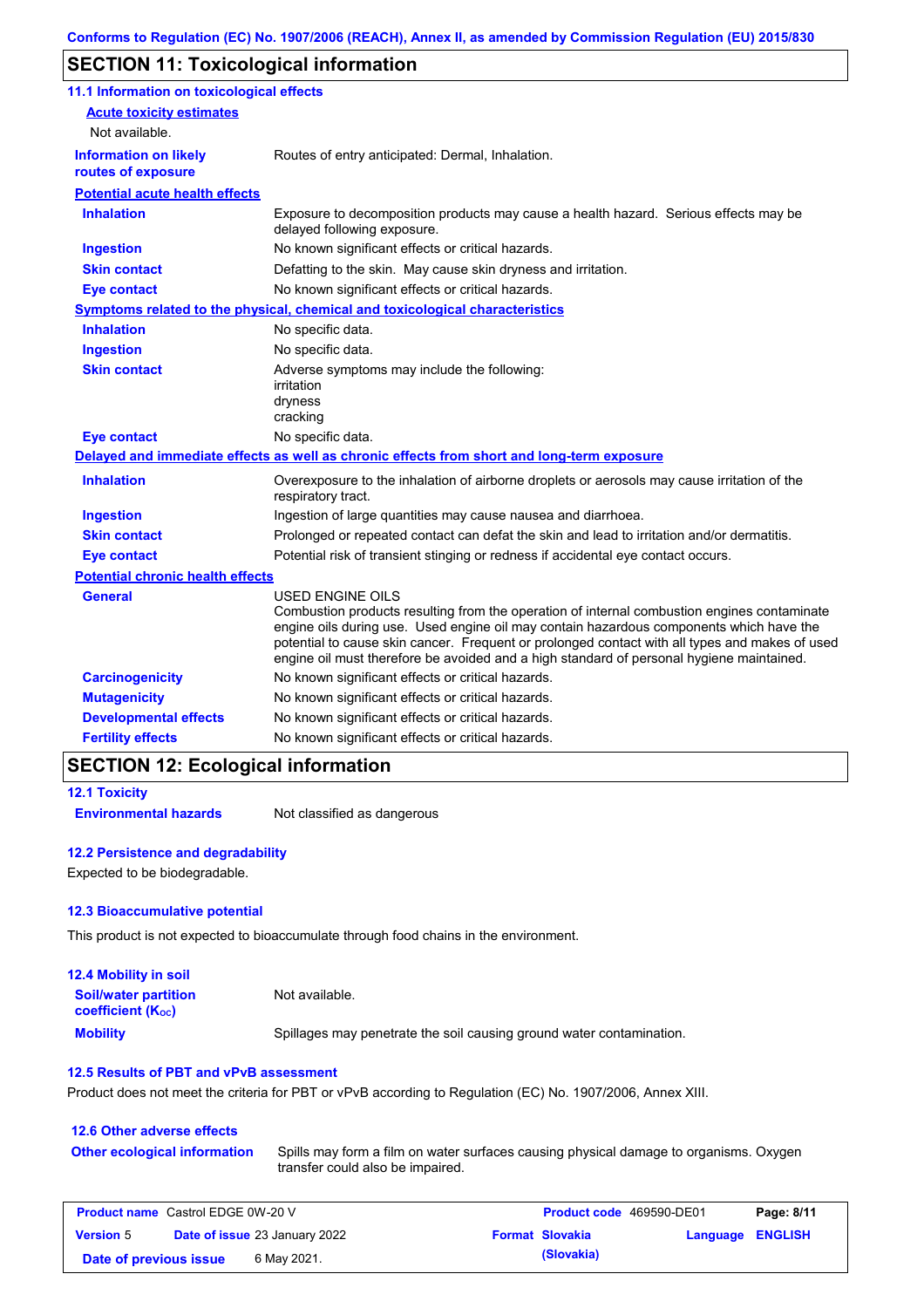### **SECTION 13: Disposal considerations**

#### **13.1 Waste treatment methods**

#### **Product**

**Methods of disposal**

Where possible, arrange for product to be recycled. Dispose of via an authorised person/ licensed waste disposal contractor in accordance with local regulations.

**Hazardous waste** Yes.

**European waste catalogue (EWC)**

| Waste code | <b>Waste designation</b>                                                                                                    |
|------------|-----------------------------------------------------------------------------------------------------------------------------|
| 13 02 05*  | Imineral-based non-chlorinated engine, gear and lubricating oils                                                            |
|            | However, deviation from the intended use and/or the presence of any potential contaminants may require an alternative waste |

disposal code to be assigned by the end user.

#### **Packaging**

| <b>Methods of disposal</b> | Where possible, arrange for product to be recycled. Dispose of via an authorised person/<br>licensed waste disposal contractor in accordance with local regulations.                                                                    |
|----------------------------|-----------------------------------------------------------------------------------------------------------------------------------------------------------------------------------------------------------------------------------------|
| <b>Special precautions</b> | This material and its container must be disposed of in a safe way. Empty containers or liners<br>may retain some product residues. Avoid dispersal of spilt material and runoff and contact with<br>soil, waterways, drains and sewers. |
| <b>References</b>          | Commission 2014/955/EU<br>Directive 2008/98/EC                                                                                                                                                                                          |

## **SECTION 14: Transport information**

|                                           | <b>ADR/RID</b> | <b>ADN</b>     | <b>IMDG</b>    | <b>IATA</b>    |
|-------------------------------------------|----------------|----------------|----------------|----------------|
| 14.1 UN number                            | Not regulated. | Not regulated. | Not regulated. | Not regulated. |
| 14.2 UN proper<br>shipping name           |                |                |                |                |
| <b>14.3 Transport</b><br>hazard class(es) |                |                |                |                |
| 14.4 Packing<br>group                     |                |                |                |                |
| 14.5<br><b>Environmental</b><br>hazards   | No.            | No.            | No.            | No.            |
| <b>Additional</b><br>information          |                |                |                |                |

**14.6 Special precautions for user** Not available.

| <b>14.7 Transport in bulk</b> | Not available. |
|-------------------------------|----------------|
| according to <b>IMO</b>       |                |
| <b>instruments</b>            |                |

### **SECTION 15: Regulatory information**

**15.1 Safety, health and environmental regulations/legislation specific for the substance or mixture**

**EU Regulation (EC) No. 1907/2006 (REACH)**

**Annex XIV - List of substances subject to authorisation Substances of very high concern** None of the components are listed. None of the components are listed. **Annex XIV**

**EU Regulation (EC) No. 1907/2006 (REACH)**

| <b>Product name</b> Castrol EDGE 0W-20 V |  |                                      | <b>Product code</b> 469590-DE01 |                        | Page: 9/11       |  |
|------------------------------------------|--|--------------------------------------|---------------------------------|------------------------|------------------|--|
| <b>Version 5</b>                         |  | <b>Date of issue 23 January 2022</b> |                                 | <b>Format Slovakia</b> | Language ENGLISH |  |
| Date of previous issue                   |  | 6 May 2021.                          |                                 | (Slovakia)             |                  |  |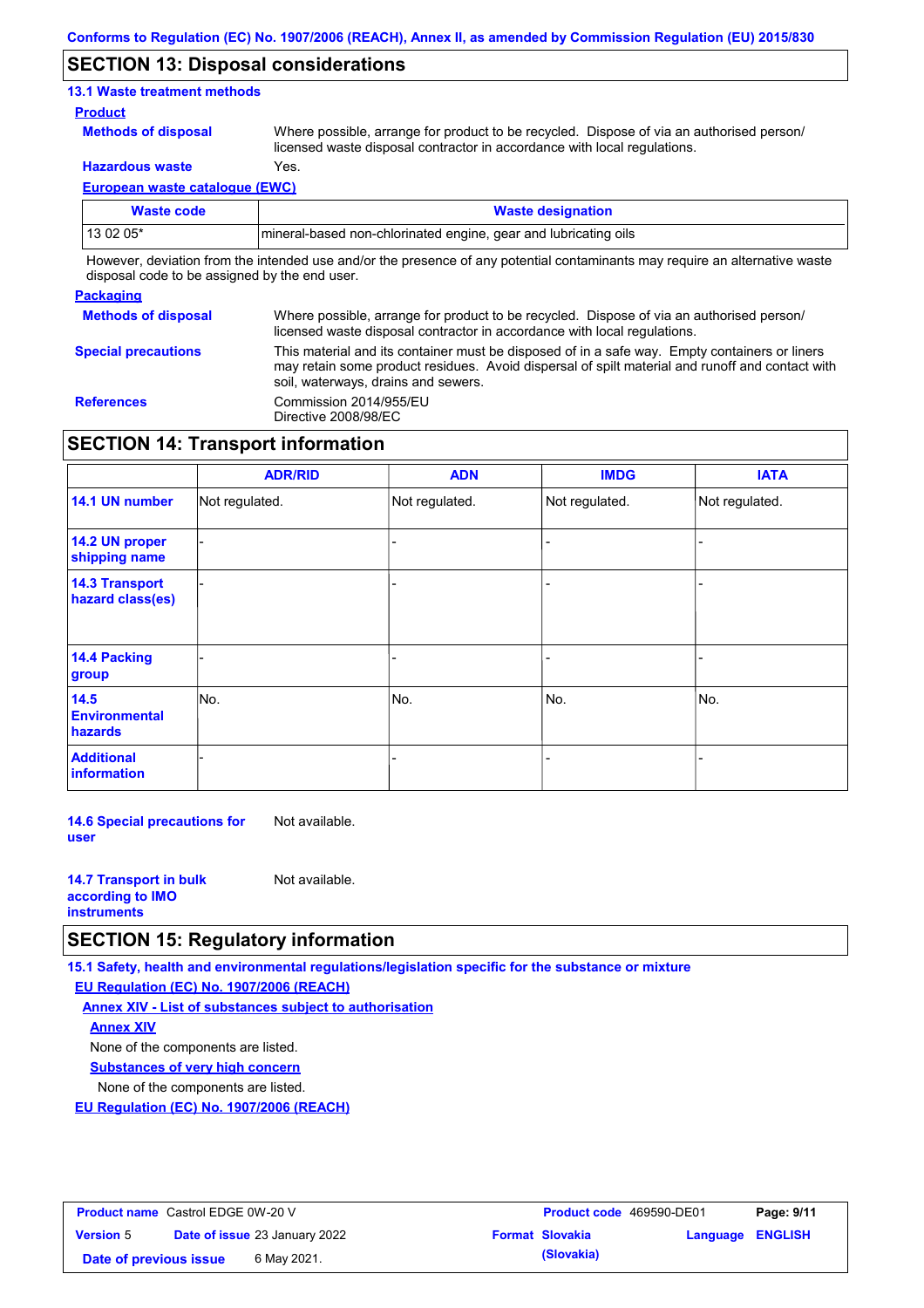## **Conforms to Regulation (EC) No. 1907/2006 (REACH), Annex II, as amended by Commission Regulation (EU) 2015/830**

# **SECTION 15: Regulatory information**

| <b>Annex XVII - Restrictions</b><br>on the manufacture.<br>placing on the market<br>and use of certain<br>dangerous substances,<br>mixtures and articles | Not applicable.                                                                                                                |
|----------------------------------------------------------------------------------------------------------------------------------------------------------|--------------------------------------------------------------------------------------------------------------------------------|
| <b>Other regulations</b>                                                                                                                                 |                                                                                                                                |
| <b>REACH Status</b>                                                                                                                                      | The company, as identified in Section 1, sells this product in the EU in compliance with the<br>current requirements of REACH. |
| <b>United States inventory</b><br>(TSCA 8b)                                                                                                              | All components are active or exempted.                                                                                         |
| <b>Australia inventory (AIIC)</b>                                                                                                                        | At least one component is not listed.                                                                                          |
| <b>Canada inventory</b>                                                                                                                                  | All components are listed or exempted.                                                                                         |
| <b>China inventory (IECSC)</b>                                                                                                                           | At least one component is not listed.                                                                                          |
| <b>Japan inventory (CSCL)</b>                                                                                                                            | At least one component is not listed.                                                                                          |
| <b>Korea inventory (KECI)</b>                                                                                                                            | All components are listed or exempted.                                                                                         |
| <b>Philippines inventory</b><br>(PICCS)                                                                                                                  | At least one component is not listed.                                                                                          |
| <b>Taiwan Chemical</b><br><b>Substances Inventory</b><br>(TCSI)                                                                                          | All components are listed or exempted.                                                                                         |
| Ozone depleting substances (1005/2009/EU)                                                                                                                |                                                                                                                                |
| Not listed.                                                                                                                                              |                                                                                                                                |
| Prior Informed Consent (PIC) (649/2012/EU)<br>Not listed.                                                                                                |                                                                                                                                |
| <b>Persistent Organic Pollutants</b><br>Not listed.                                                                                                      |                                                                                                                                |
| <b>EU - Water framework directive - Priority substances</b><br>None of the components are listed.                                                        |                                                                                                                                |
| <b>Seveso Directive</b>                                                                                                                                  |                                                                                                                                |
| This product is not controlled under the Seveso Directive.                                                                                               |                                                                                                                                |
|                                                                                                                                                          |                                                                                                                                |

| <b>15.2 Chemical safety</b> | A Chemical Safety Assessment has been carried out for one or more of the substances within  |
|-----------------------------|---------------------------------------------------------------------------------------------|
| assessment                  | this mixture. A Chemical Safety Assessment has not been carried out for the mixture itself. |

# **SECTION 16: Other information**

| <b>Abbreviations and acronyms</b>        | ADN = European Provisions concerning the International Carriage of Dangerous Goods by<br>Inland Waterway                     |
|------------------------------------------|------------------------------------------------------------------------------------------------------------------------------|
|                                          | ADR = The European Agreement concerning the International Carriage of Dangerous Goods by                                     |
|                                          | Road                                                                                                                         |
|                                          | ATE = Acute Toxicity Estimate                                                                                                |
|                                          | <b>BCF</b> = Bioconcentration Factor                                                                                         |
|                                          | CAS = Chemical Abstracts Service                                                                                             |
|                                          | CLP = Classification, Labelling and Packaging Regulation [Regulation (EC) No. 1272/2008]<br>CSA = Chemical Safety Assessment |
|                                          | CSR = Chemical Safety Report                                                                                                 |
|                                          | <b>DMEL = Derived Minimal Effect Level</b>                                                                                   |
|                                          | DNEL = Derived No Effect Level                                                                                               |
|                                          | EINECS = European Inventory of Existing Commercial chemical Substances                                                       |
|                                          | ES = Exposure Scenario                                                                                                       |
|                                          | EUH statement = CLP-specific Hazard statement                                                                                |
|                                          | EWC = European Waste Catalogue                                                                                               |
|                                          | GHS = Globally Harmonized System of Classification and Labelling of Chemicals                                                |
|                                          | IATA = International Air Transport Association                                                                               |
|                                          | IBC = Intermediate Bulk Container                                                                                            |
|                                          | IMDG = International Maritime Dangerous Goods                                                                                |
|                                          | LogPow = logarithm of the octanol/water partition coefficient                                                                |
|                                          | MARPOL = International Convention for the Prevention of Pollution From Ships, 1973 as                                        |
|                                          | modified by the Protocol of 1978. ("Marpol" = marine pollution)                                                              |
|                                          | OECD = Organisation for Economic Co-operation and Development                                                                |
|                                          | PBT = Persistent, Bioaccumulative and Toxic                                                                                  |
| <b>Product name</b> Castrol EDGE 0W-20 V | Page: 10/11<br><b>Product code</b> 469590-DE01                                                                               |
|                                          |                                                                                                                              |

| <b>Version 5</b>       | <b>Date of issue 23 January 2022</b> | <b>Format Slovakia</b> | Language ENGLISH |  |
|------------------------|--------------------------------------|------------------------|------------------|--|
| Date of previous issue | 6 May 2021.                          | (Slovakia)             |                  |  |